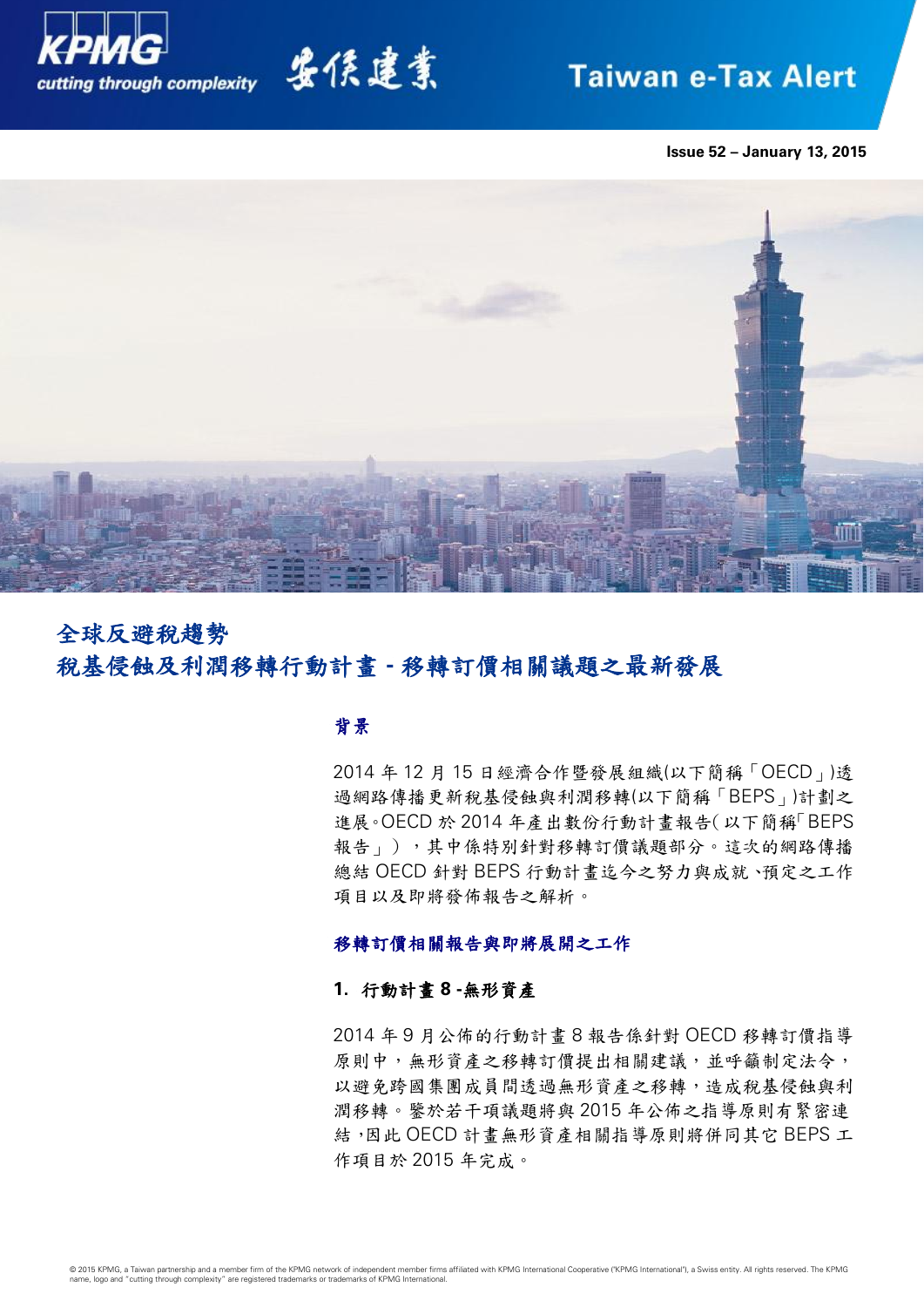## **2.** 行動計畫 **13 -**移轉訂價文據與國別報告

2014 年 9 月公佈的行動計畫 13 報告詳述核心檔案 (Master Files)、當地國檔案(Local Files)以及國別報告(Country-by-Country Reporting)之備置需求。國別報告之揭露需求已引發業界激烈爭 論與關注。OECD 將於 2015 年 2 月發表指導原則, 以確保企業 能接受稅務機關將來會一致地、保密地及適當地使用國別報告資 料。

## **3.** 行動計畫 **10 -**其它高風險交易**-**低附加價值服務 **(Low value-adding services)**

於 2014 年 11 月,OECD 針對集團内部低附加價值服務的訂價發 佈徵求意見討論稿。該討論稿提出以一個簡單的方式,降低企業 以超額洽收管理費與總公司費用侵蝕稅基之可能。建議方式係包 括:辨識廣泛類型之集團內部服務並訂定有限之加成率;採用一 致之分攤基礎;並藉由提示具體報告以提高費用透明度,例如成 本如何制定之相關文件。OECD 請大家於 2015 年 1 月 14 日前 提交討論稿之建議。

## **4.** 行動計畫 **10 -**其它高風險交易**-** 跨國大宗物資商品交易

於 2014 年 12 月 16 日 OECD 公佈與跨國大宗物資商品交易有關 之移轉訂價討論稿。討論稿認為此類交易尤與依賴大宗物資商品 之開發中國家相關。OECD 針對現有指導原則某些項目提出多項 修改,但針對其他項目則尚未提供明確的指導原則。OECD 請大 家於 2015 年 2 月 6 日前提交討論稿之建議。

## **5.** 行動計畫 **10-**其它高風險交易**–** 在全球價值鏈範疇中採用利潤 分割法

於 2014年12月16日, OECD於考量數項關於適用利潤分割法 之關鍵議題發佈討論稿,針對每個議題提供例證性方案,並提出 問題供公眾討論。關鍵議題包含有:全球價值鏈、適用利潤分割 法之適當範圍、稅收及價值創造活動一致化、事前(ex ante)/ 事後 (ex post)結果之處理及損失情況之處理。OECD 請大家於 2015 年 2 月 6 日提交討論稿之建議。

## **6.** 行動計畫 **8**、**9** 及 **10 -**風險或重新定性及特殊方法

於 2014 年 12 月 19 日 OECD 針對 OECD 移轉訂價指導原則第 1 章公佈擬議修訂之討論稿,其內容有關風險或重新定性及特殊方 法。討論稿內容分兩個部分:

 第一部分包含移轉訂價指導原則第 1 章第 D 節之擬議修訂。 此建議著重於準確地描述實際交易之重要性,其中涵蓋風險 之相關性及配置指導原則;決定受控交易之經濟相關特性; 及交易之重新定性或對該交易不予承認。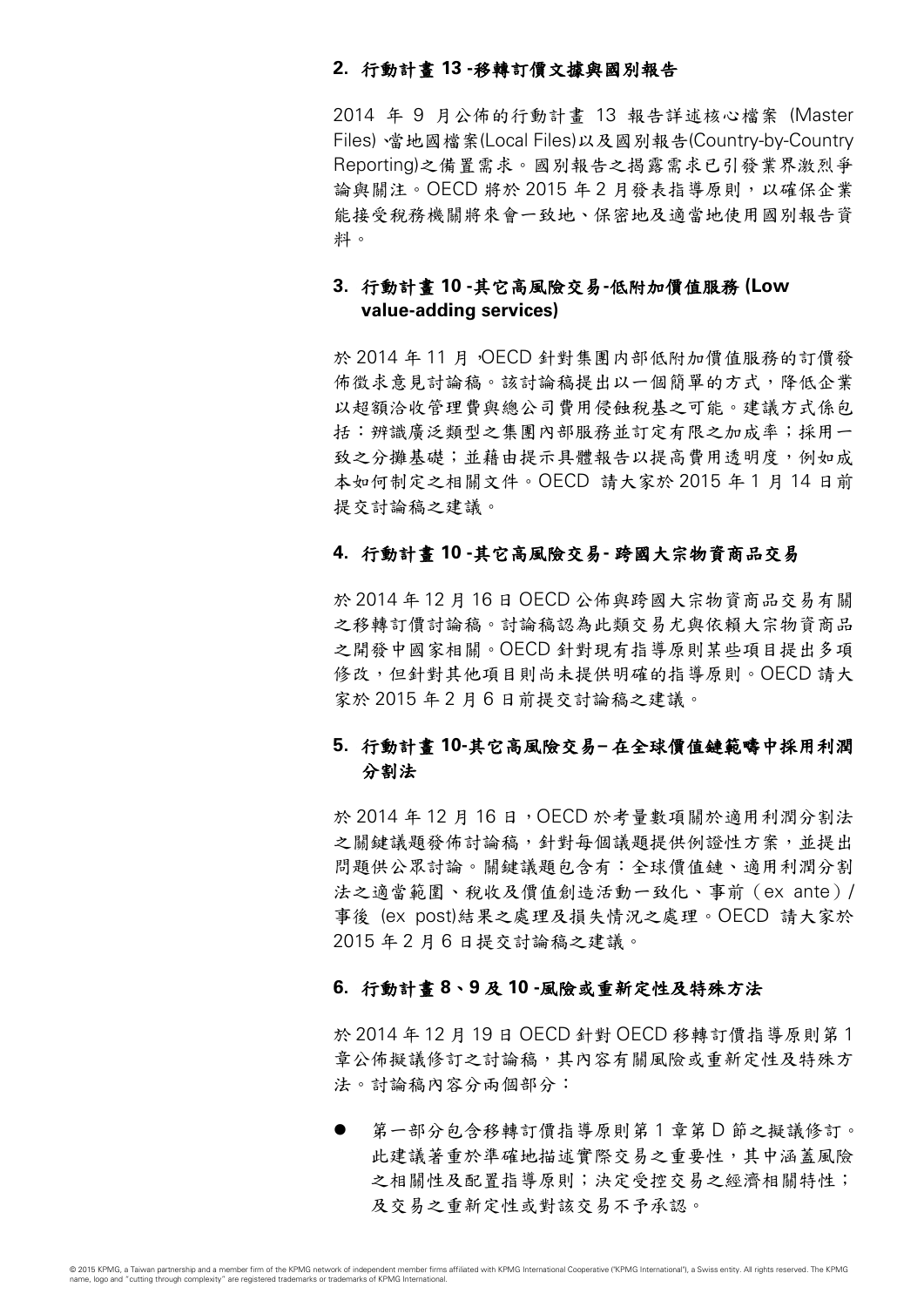第二部分係根據無形資產、風險及過度資產化相關之行動計 畫提出一些特殊方法之選項,並就所有選項提出一系列討論 問題,OECD 指出這些問題之回覆將於設計及考量每個選項 之適當性時納入評估。

OECD 請大家於 2015 年 2 月 6 日提交討論稿之建議。

## **7.** 行動計畫 **4 –**利息減除

於 2014 年 12 月 18 日,OECD 公佈有關利息減除及其他財務費 用之討論稿。該討論稿提出一有共識之方法:將著重於關係企業 資金交易及結構性財務商品;相關法令限制應以利息費用而非負 債金額為主,而法令的適用應限制於利息費用淨額而非利息費用 總額。討論稿針對利息費用減除限制提出兩個主要方法(此外由第 一種及第二種方法結合出第三種方法)。OECD 請大家於 2015 年 2 月 6 日提交討論稿之建議。

## 建議

移轉訂價觸及許多項 BEPS 行動計畫。業界所提出之建議會對 2014 年所公佈之行動計畫報告及後續指導原則有什麼變化仍有 待觀察。跨國企業除需持續關注各國國內法之修訂,亦需注意其 他國家針對 BEPS 修法之動態,尤其是請持續關注將於 2015 年 初公佈之移轉訂價指導原則,業者得有適當之因應方向。

## 參考資料:

#### **KPMG TaxNewsFlash** 各期資料

12/23/2014 OECD - Impressions concerning proposed Transfer Pricing Guidelines revisions

12/19/2014OECD - Initial impressions of discussion draft (BEPS Action 4)

12/19/2014 OECD - Transfer pricing (BEPS Actions 8, 9 and 10)

12/18/2014 OECD - Profit splits, global value chains (BEPS Action 10)

12/18/2014 OECD - Discussion draft on interest deductions (BEPS Action 4)

12/16/2014 BEPS transfer pricing update - OECD webcast

12/16/2014 OECD - Transfer pricing-related discussion drafts (BEPS Action 10)

11/10/2014 OECD - Transfer pricing and BEPS Action 10 discussion draft

## **OECD BEPS** 報告

12/19/2014 發佈之 Discussion draft on Actions 8, 9 & 10 of the BEPS Action Plan (Risk, recharacterisation)

12/18/2014 發佈之 Discussion draft on Action 4 of the BEPS Action Plan (Interest deductions)

12/16/2014 發佈之 Discussion draft on Action 10 of the BEPS Action Plan (Profit splits)

12/16/2014 發佈之 Discussion draft on Action 10 of the BEPS Action Plan (Cross-border commodity transactions)

12/15/2014 OECD webcast 投影片

11/3/2014 發佈之 Release of discussion draft on Action 10 of the BEPS Action Plan (Low-value adding services)

9/16/2014 發佈之 draft on Action 8 and 13 of the BEPS Action Plan

### 作者:張芷執業會計師、丁傳倫協理、林嘉彥協理